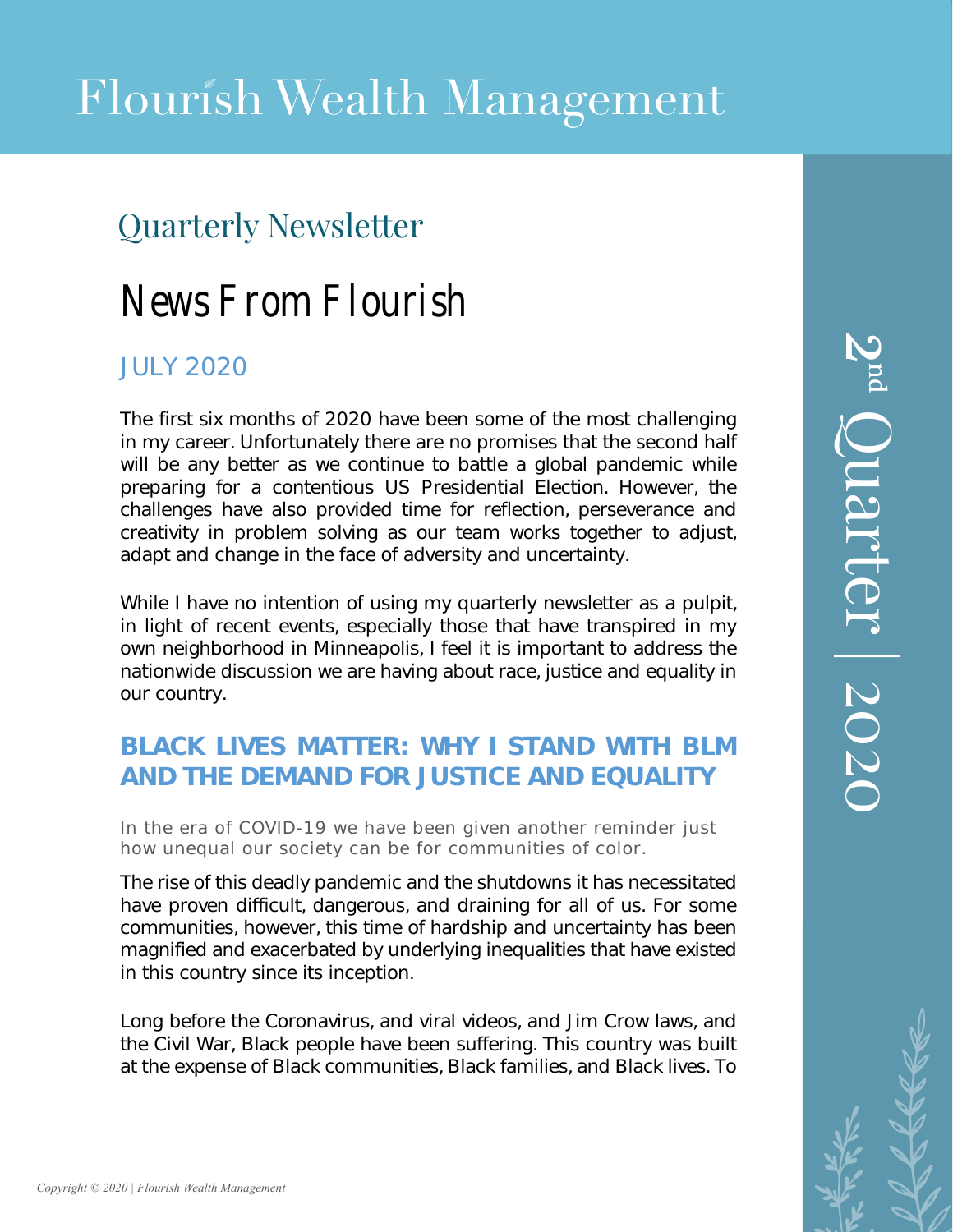# Flourish Wealth Management

acknowledge this does not diminish anybody else's suffering, but to fail to acknowledge it is to increase the suffering of many.

The killing of George Floyd by Minneapolis Police, preceeded by Breonna Taylor, Philando Castile, Tamir Rice, and Eric Garner to name only a few, has served as a catalyst for the greater American populace to remember just how dangerous it can be to be non-white in America, and how the power of the State can be used injudiciously and without regard for human life.

The United States makes up 4 percent of the world's population and yet its prison population is one quarter of the entire world's. Of the 2.3 million people living behind bars on American soil 37% of them are Black. Black people are incarcerated at more than 5 times the rate of whites.<sup>i</sup> The discriminatory policies of the justice system in our country need to be addressed, else it is not "justice" but "apartheid" that should be used as a word to describe this system.

*Black Lives Matter* and for too long, Black people have been told to wait their turn to get a fair shake. Life, liberty and the pursuit of happiness are not simply ideas, they are rights and should be accessible to all. I stand with Black Lives Matter in protest of racial injustices and inequality and I support the actions of the movement to perpetuate real change, now. *#Blacklivesmatter*

I realize that not everyone may share my views on this topic, and all are entitled to their opinion. As the mother of two latino children and as a business owner in my community, I feel that it is my duty to express my opinions, thoughts and feelings and to state my stance in solidarity with such an important movement.

In the coming pages the topic will shift from social issues to your financial picture during these unsteady times. Director of Investments, Jay Pluimer, has put together the **Market Commentary** for the most recent quarter; we will also share an article I wrote that I thought was timely given how much change and uncertainty seem to surround us right now. It is titled: **A World in Transition**.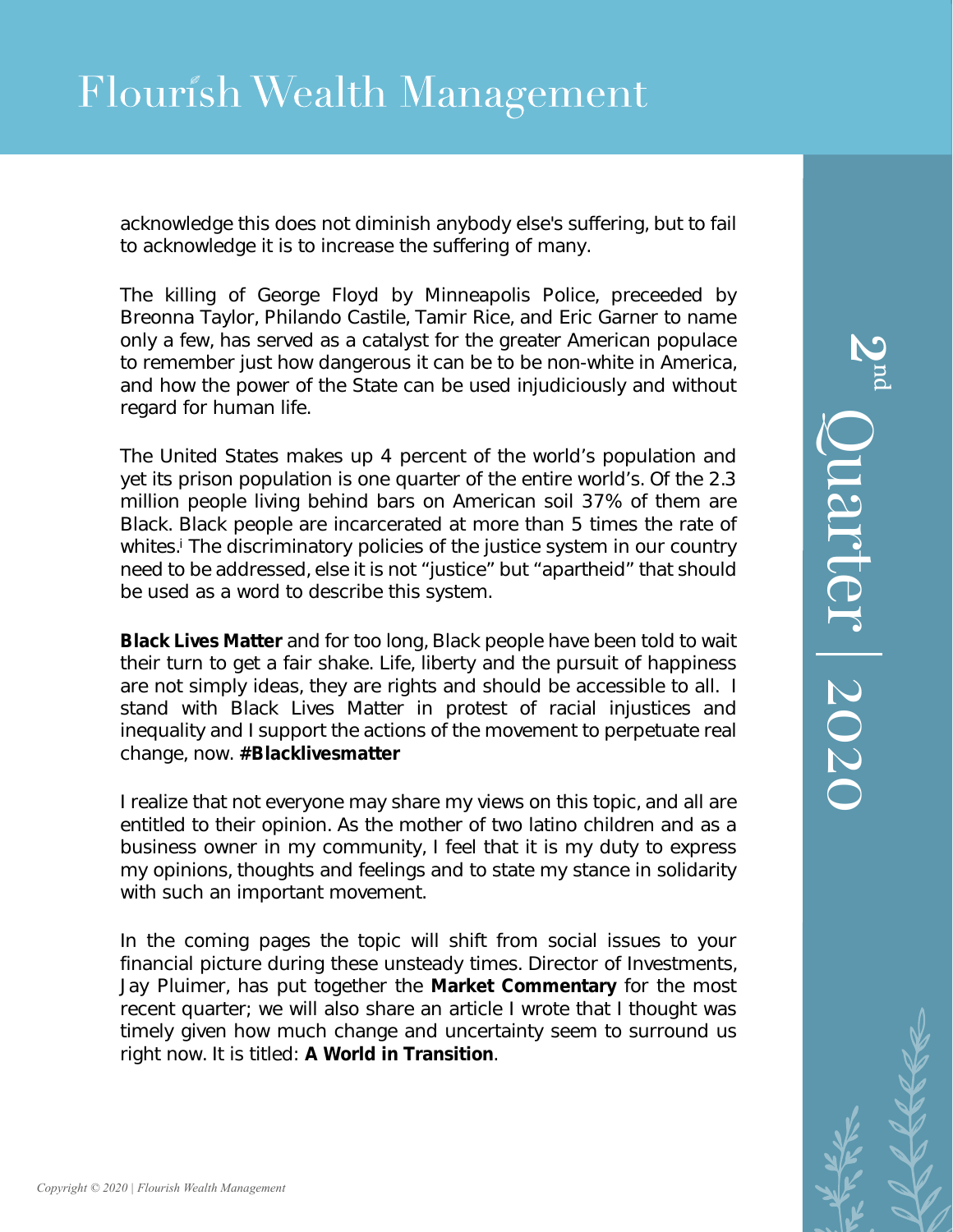On a personal and professional note, there are a few exciting announcements that I would like to share:

### FLOURISH ON ALEXA

In just a few short weeks, we will be launching *three* Alexa Skills! **Flourish Insights**, **Flourish Wealth Management** and **the Flourish Financially Challenge** will be new and available skills on your Amazon devices beginning next week. We will send out a formal announcement with instructions as to how you can enable the skills and how you or your friends and family may be able to use the skills to learn more about us, schedule a meeting and gain badges and special gifts by playing the **Flourish Financially Challenge**. **Flourish Insights** will be investment focused with Jay Pluimer, Director of Investments providing regular commentary on markets and the economy.

I am excited to be able to continue to provide our clients, colleagues and friends new ways to communicate with us and to hear from us.

### OUR GROWING TEAM

As I announced in my last newsletter, Joey Fenwick, CPA, has been a wonderful addition since joining our team this past January. Joey and his wife along with their son, Emerson (21 months), welcomed a new baby girl, Kennedy Ray on June 30<sup>th</sup>. We are also pleased to have two more members who jumped on board this last quarter.

Kate Mueller, our new Client Services Associate, joined the firm in May. Kate has fully embraced the team structure at Flourish Wealth Management that is focused on delivering personalized client relationships. She enjoys the opportunity to talk with clients and colleagues while working as a team to support the long-term success of the clients. Kate is originally from Chamberlain, South [Dakota, and moved to the Twin](https://www.flourishwealthmanagement.com/kate-mueller) Cities after completing her degree at the University of Nebraska, Lincoln. Please learn more about Kate here.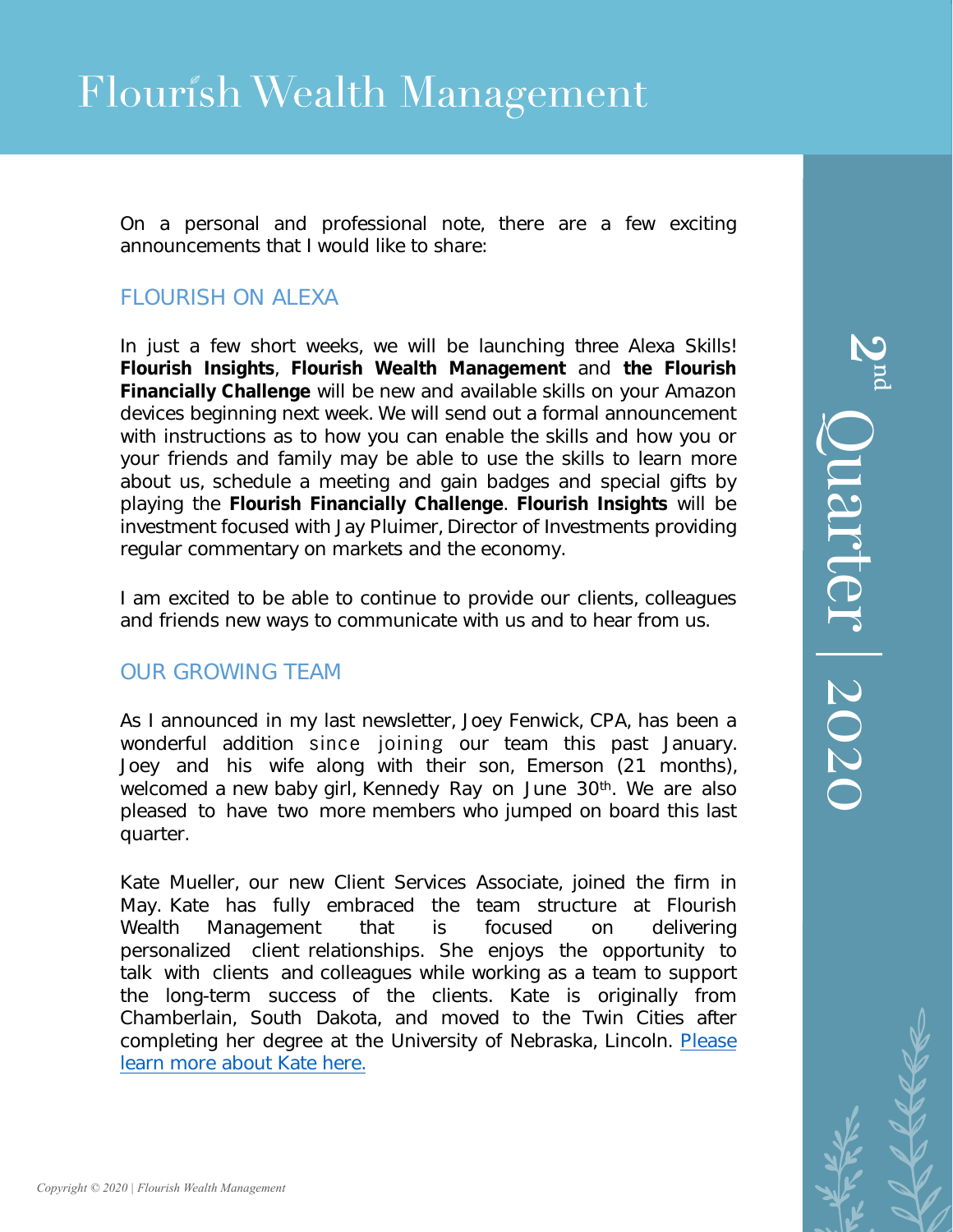Grant Shaffer, Flourish's Summer Intern, joined the firm this June and has really helped to provide support to our team while earning college credit at University of Wisconsin. He is currently a Senior at the University of Wisconsin – Eau Claire with a double major in Finance and



Information Systems. The summer investment internship at Flourish will be an opportunity to learn about the Wealth Management industry, actively participate in the team's investment approach, and support a variety of important projects. [Please learn more about Grant here.](https://www.flourishwealthmanagement.com/grant-shaffer) 

Last but not least, we cannot forget our furriest addition, our new puppy, **Sunny**. She is a welcome addition to quarantine at our house.

## **Q2 2020 QUARTERLY ARTICLE**

# A World in Transition

During a time of such uncertainty, focusing on the things you can control can lead to better decisions for the long-term



**By: Kathy Longo, CFP® , CAP® , CDFA®** President & Founder

If someone had told you at this time last year that you'd be spending your summer reeling from a global health pandemic that forced you to be inside for 12 plus weeks with every member of your family, an unprecedented economic downturn and recession that will likely last through the months to come, a civil rights debate that would bring the world into a conversation that needed to be had a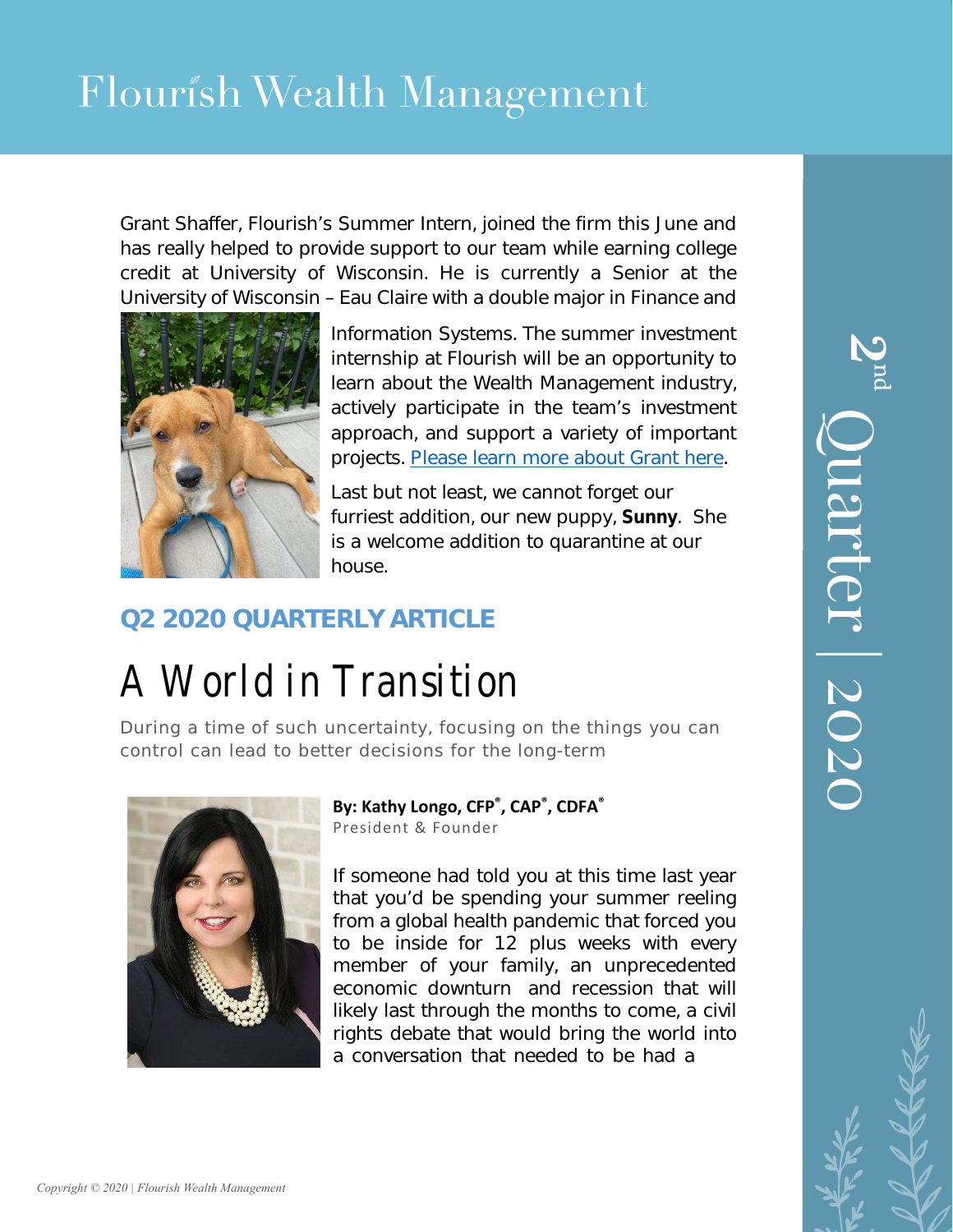long time ago, you likely wouldn't have believed it. Last year at this time, while things were assuredly not perfect, none of this could have been predicted.

And that's the thing about predictions: they are uncertain. Just as we cannot time the markets (a topic that Jay will discuss later in this newsletter), we cannot really predict what outside forces will impact our lives, livelihood, and social existence. For all these things we cannot control, though, we can find strength and resilience in knowing that there are things we can control, too.

### Taking Back the Reins

We can control what information we take in as truth. We can control what we eat and drink, along with how we sleep, exercise, meditate and practice self-care. We can control how we treat others and how our emotions affect the way that we react to the things happening around us. Of course, we have to be intentional about all of these things. Otherwise, we risk falling into patterns that leave us susceptible to poor decision-making. For example, a pitfall we all fall victim to at times: confirmation bias.

### Understanding Confirmation Bias

We have a natural tendency to want to maintain our own opinions and viewpoints, even when evidence might point us in new directions. We feel anchored to our beliefs because they feel safe and they are part of our identity. This is risky, though, because it leads us to only seek out information that confirms our existing biases. So, if you believe coronavirus is a hoax, then you might be seeking only the information that seems to confirm your theory. If you believe your investments are in peril, you may latch onto evidence that supports that feeling, even if there is legitimate evidence to the contrary.

These are only examples and should not be taken as opinions or references to specific individuals or our own views for or against them, but the point is that confirmation bias leaves you vulnerable. In challenging times when you must make important decisions about your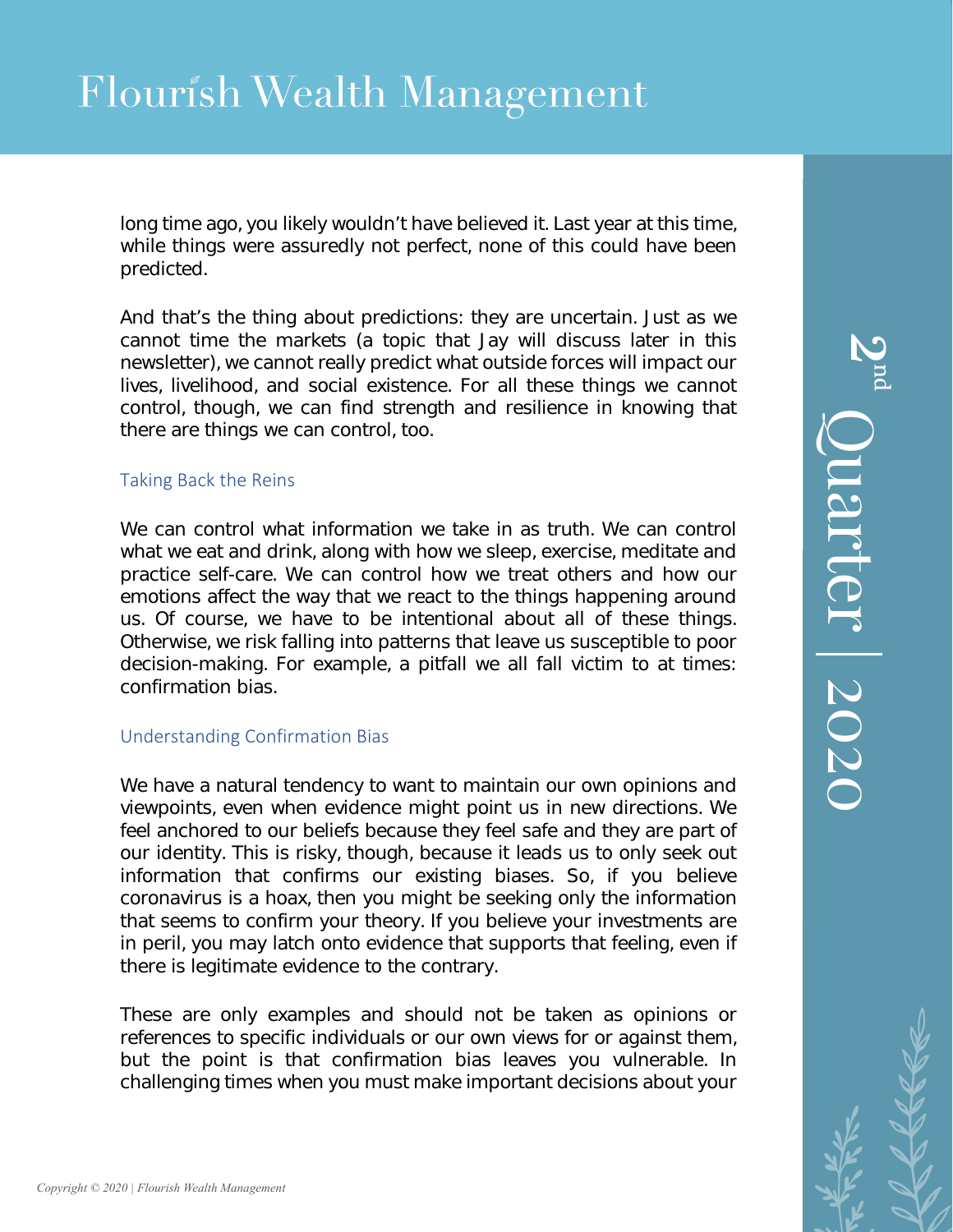financial future, be intentional about seeking out all of the information that will help you make an informed decision, even if it's in opposition to your own beliefs.

### Why is this Meaningful?

Knowing that confirmation bias exists – and actively working against it – is a way to gain control over your financial future, even in uncertain times. Coronavirus, economic uncertainty, volatile markets and racial injustice may be causing you intense anxiety, but you are not powerless. You can combat worries with mindful meditation, escape the confines of quarantine by safely getting outside for fresh air, and actively work against racial injustice by writing letters, peacefully protesting, supporting social justice organizations and using your vote to make a difference.

When it comes to your finances, in particular, you can exercise control in multiple ways. You can plan for the unexpected, actively work against your investment biases, choose how you use your money, and feel empowered to communicate with your loved ones about your money values and your financial future.

In short, understanding your own biases gives you an additional layer of control. It reminds you to be cautious about how and where you are getting your information, as well as how you use that information to make important life decisions. When you make a concerted effort to focus on the truth and the things you can control, you'll have all you need to make decisions that serve your best self.

Yes, the world is in the midst of enormous transition at the moment. But, when you dig deep and focus on what you can control, you can continue making positive life and financial choices that will serve you long after this challenging time has passed.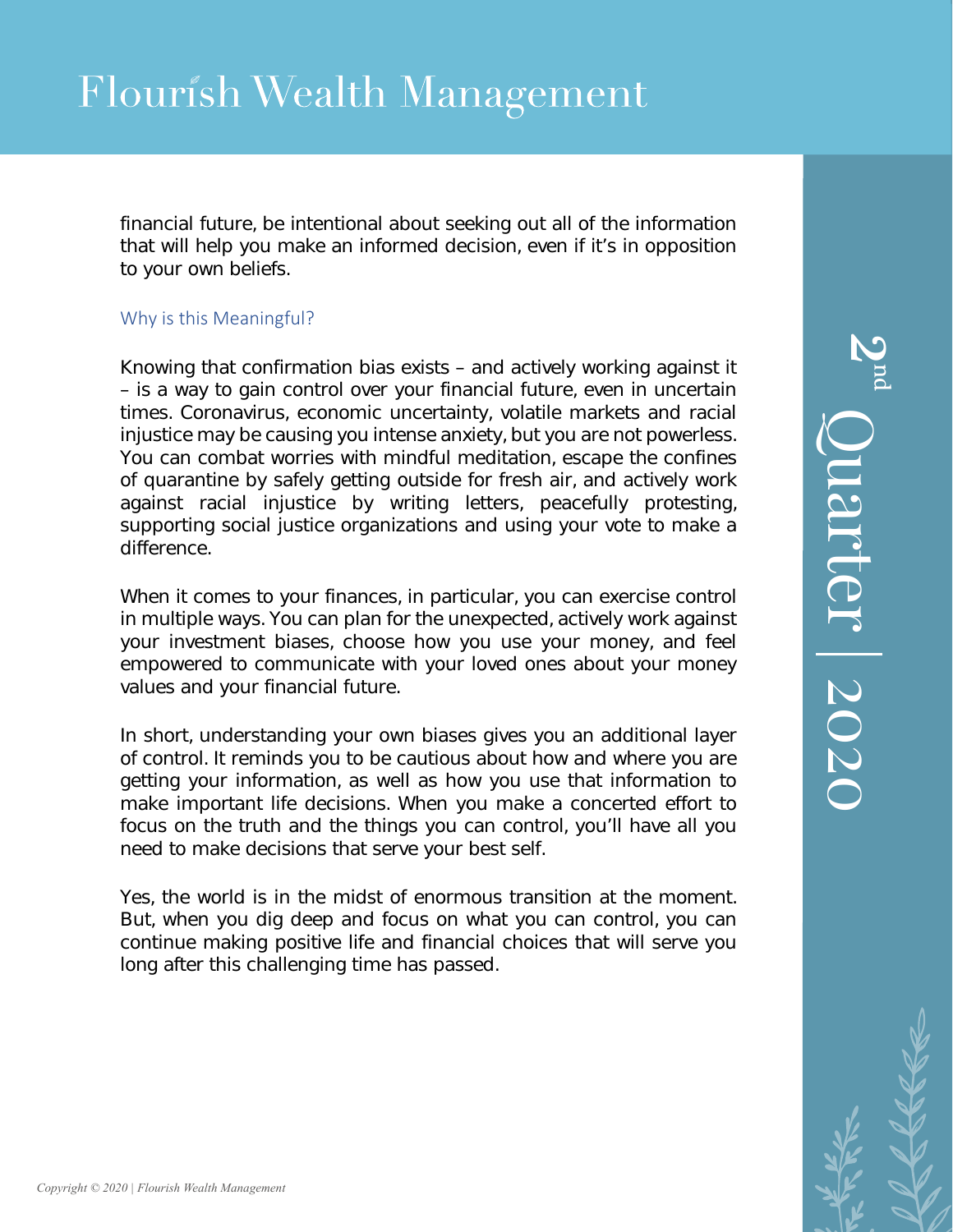# Market Commentary

**Second Quarter 2020**



**By: Jay E. Pluimer, AIF® , CIMA®**

Director of Investments

It has been a year of extreme volatility with one of the worst quarters in stock market history followed by one of the best. Most of the recovery has been led by US Large Cap stocks, although Small Caps actually posted better performance during the second quarter (but from a bigger dip to start the year). Bond investments have been consistent throughout

the year, providing protection in the first quarter along with moderate upside returns throughout the first half of the year. However, uncertainty continues to be an important theme for investors as the global pandemic is still creating shutdowns and limiting economic activity while demonstrating that COVID-19 is still a health threat to take seriously. Trade tensions have escalated between the US and China, virtually wiping out progress from the Phase I trade agreement, with additional volatility expected over the next few months with a contentious upcoming Presidential election. We are closely monitoring daily and weekly market movements while maintaining a long-term perspective with periodic rebalancing when available.

A recurring conversation during the first half of 2020 has been whether to stay invested through the ups and downs of the markets or try to time the market by going into or out of cash. The topic of market timing is particularly relevant in this situation when you can look back at the market top on February 19<sup>th</sup>, the market bottom on March 23rd, and the subsequent recovery (although there is a lot of uncertainty about market direction over the next 6 to 12 months). Historical evidence demonstrates that accurately timing the market is extremely difficult because it requires a well-timed sale to get out of the markets and an